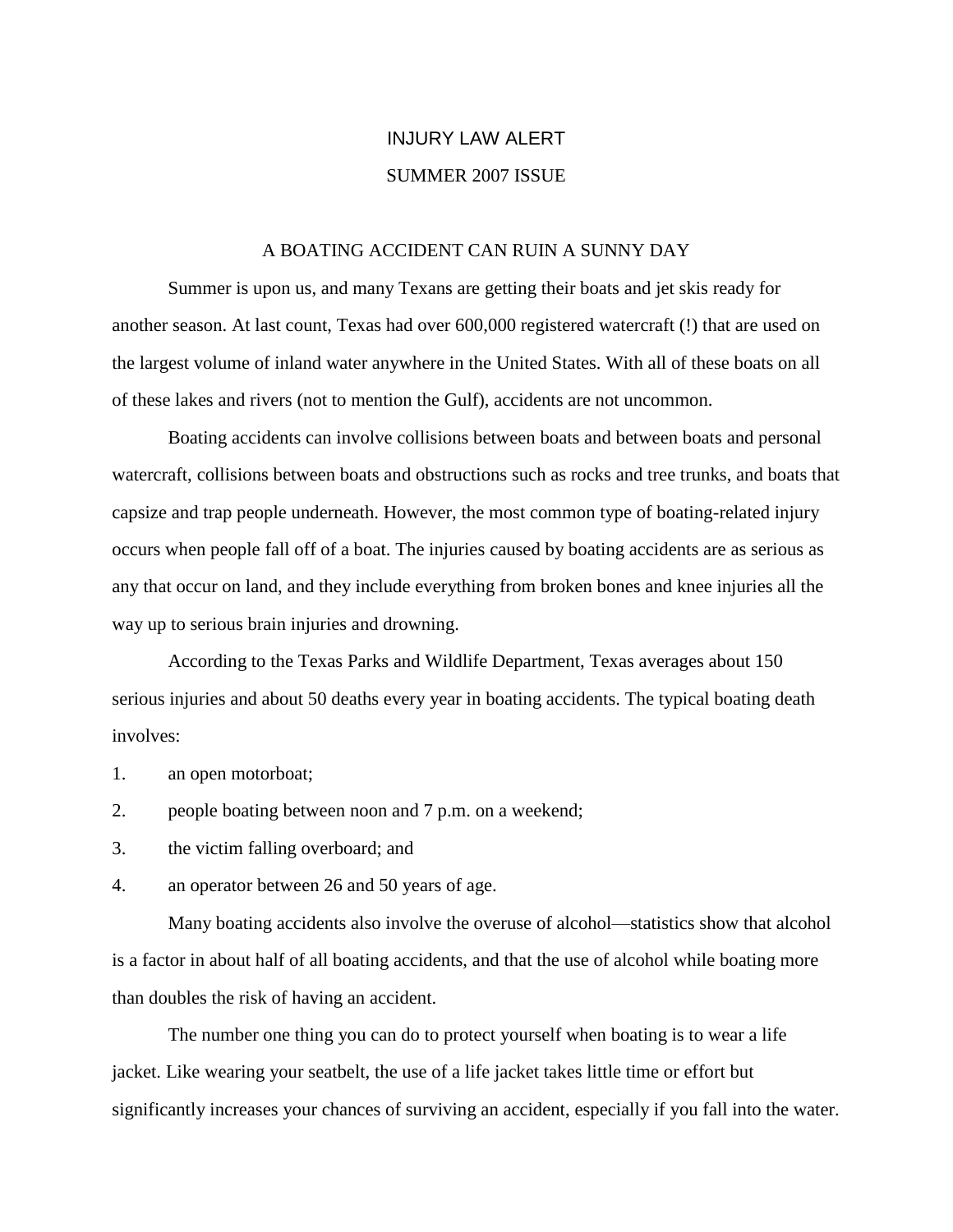In fact, over 85% of the victims of boating accidents who drown are not wearing a life jacket at the time. Be sure to wear your life jacket even if you are a good swimmer, because even a good swimmer can get tired, suffer from a cramp, or be caught in an unexpectedly strong current.

Look for one that is approved by the Coast Guard, and do not rely on water wings, inner tubes, or other inflatable toys. The life jacket you choose should have the appropriate rating for a person of your size. A life jacket that is too small will not support you and one that is too big may slip off unexpectedly. Carry a few extras, in case someone falls in while not wearing one or in case you come upon someone from another boat who does not have one on.

Remember: The law requires that all children younger than 13 years old wear a life jacket at all times when the boat that they are on is moving. Make sure that they have life jackets sized for their smaller bodies. It is also a good idea to carry other kinds of gear that will allow you to help someone who has fallen into the water, such as spare ropes and a first-aid kit.

The other major thing you can do to prevent boating accidents is to control the use of alcohol. Many people who would never drink and drive think nothing of having a few drinks and then taking their boat out for a spin. The fact is that boating while intoxicated (BWI) is a crime just like driving while intoxicated, and the same blood-alcohol level of 0.08 means that you will be presumed to be an impaired boater. If you are caught BWI, you can be arrested, jailed, and even lose your driver's license.

If you are involved in a boating accident, it is a good idea to report it to the Texas Parks and Wildlife Department or (if the accident occurs in coastal waters) to the Coast Guard. If you have been injured in a boating accident through the negligence or carelessness of another, you might be entitled to be compensated for your injuries. The facts of each case will differ, and you will need to speak with an experienced lawyer to determine whether you have a claim and, if so, how much that claim may be worth.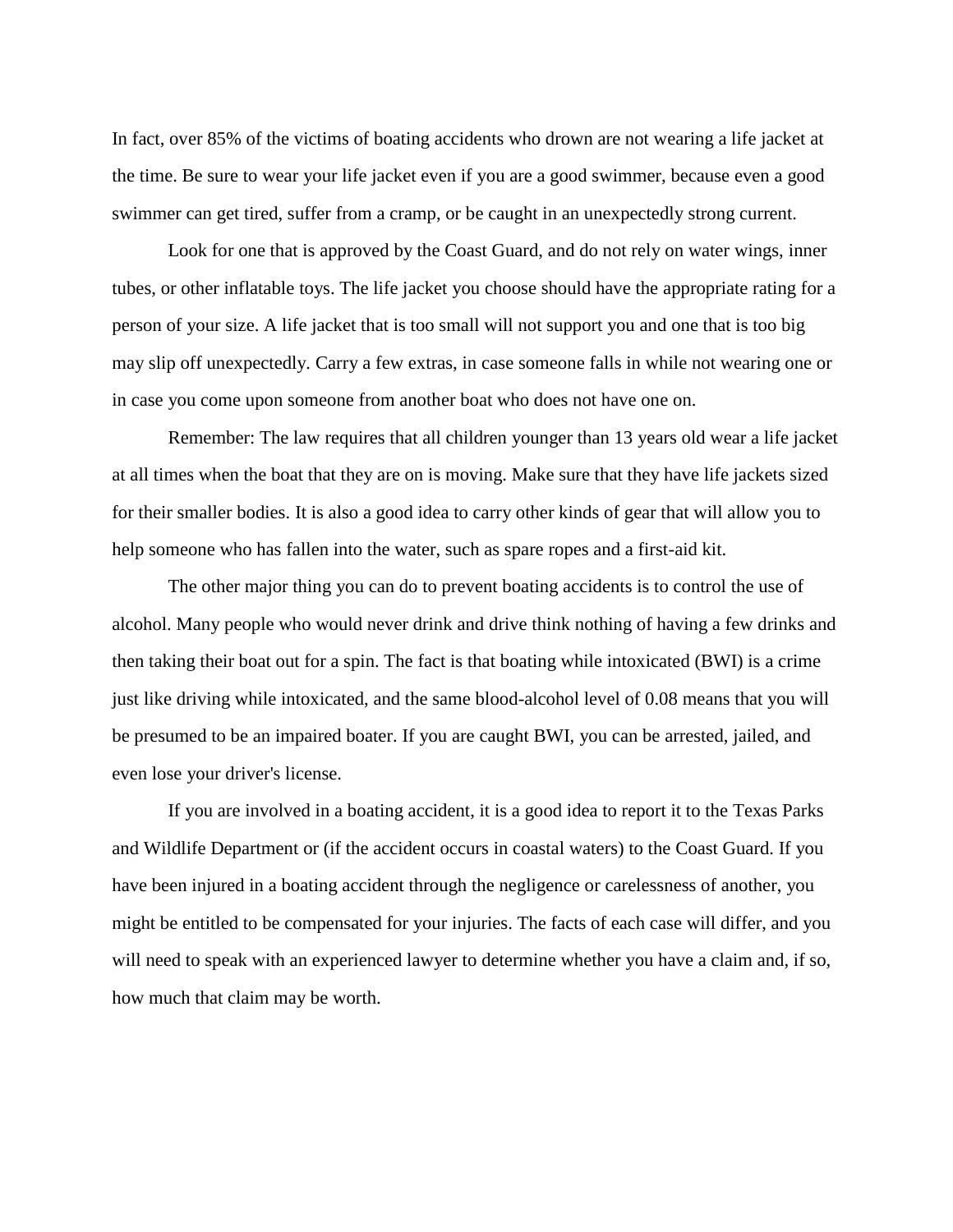# BOATING SAFETY CHECKLIST

- Make certain you know how to safely operate the watercraft you are piloting. Consider taking a boating safety class.
- Make sure that your watercraft is well cared for and in good mechanical shape before taking it out on the water.
- Always wear a life jacket, and remember that children under the age of 13 are required to wear a Coast Guard-approved life jacket while underway.
- Carry extra flotation devices in case you need to perform a water rescue.
- Follow the same rules that you would while driving your car: Operate the watercraft at a safe speed, do not overload it, and do not use alcohol. Boating while intoxicated is a crime that is treated in much the same way as driving while intoxicated, and it carries similar penalties.
- Keep a sharp lookout for submerged objects, other boaters, and, especially, personal watercraft such as jet skis.

## AGING TIRES CAN CAUSE ACCIDENTS

Cars are expensive to own and require the owner to continually buy "consumables" such as gas, oil, filters, spark plugs, and windshield wipers. Among these consumables are tires, and most car owners understand that they will have to replace their tires every so often because the treads will become worn.

However, did you know that you may also need to replace your tires because of their age, even if you have not driven very far and even if the tires look fine? This is because tires are usually made of rubber (real or synthetic), and all rubber products deteriorate with age, even if they are not actually being used.

Research conducted in the aftermath of the Firestone tire/Ford Explorer problems a few years back shows that tires as few as six years old may pose a danger to users because of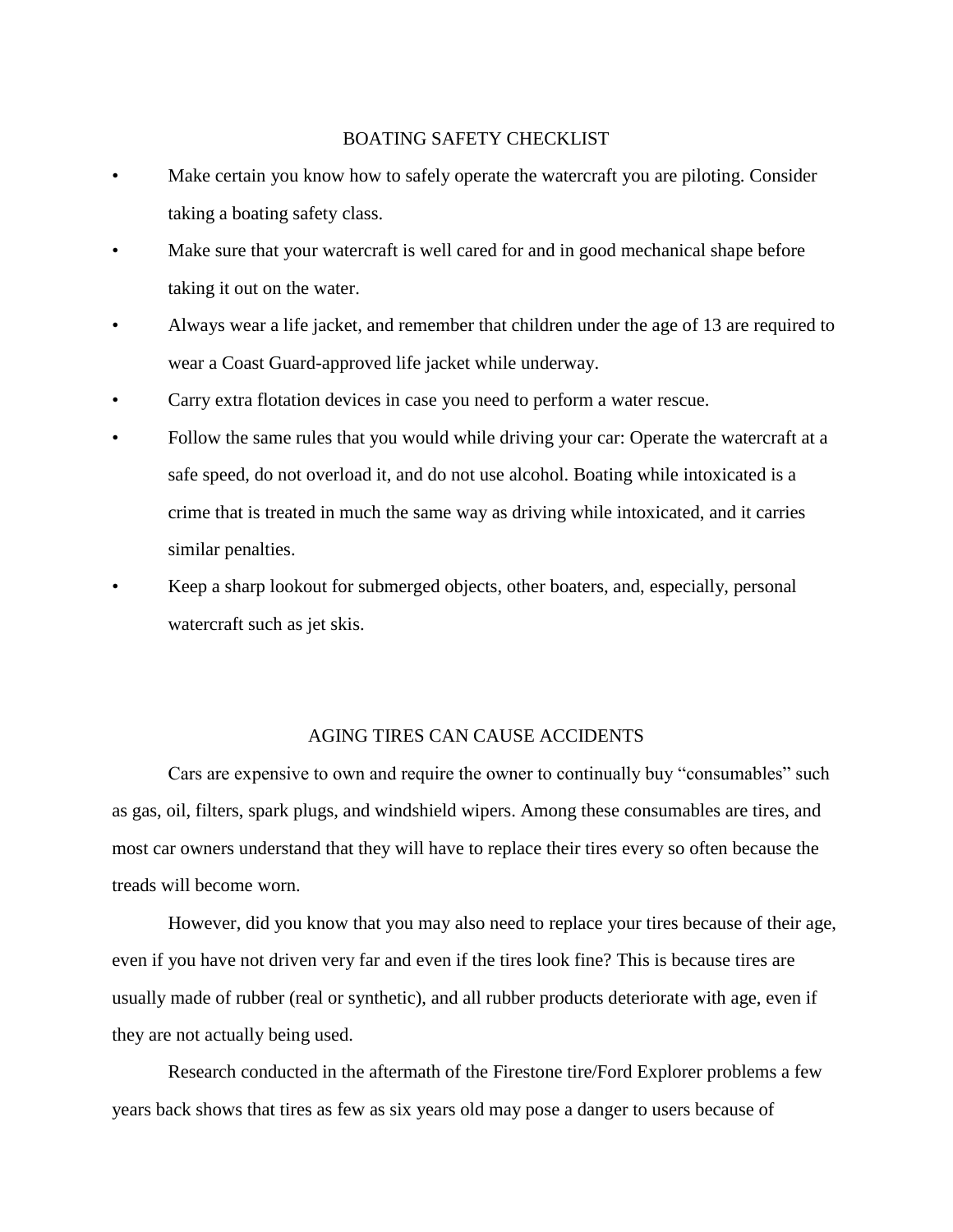age-related deterioration, and even the tire industry (which has consistently downplayed the problem of old tires) has issued an advisory to its members recommending that tires should be replaced after 10 years.

Although many tires are purchased new and are used long before six years have passed, some are not. Some people do not drive their cars very often or very far, and six years may pass before the tire tread becomes worn enough to need replacing. Other people buy used or reconditioned tires, the age of which may be difficult to determine.

In addition, how many of us have a spare tire in the trunk of our car that is more than six years old? Placing such an old spare on a car can present a danger all its own.

### Tread Separation

The specific problem posed by old tires is the phenomenon of tread separation. This separation is caused by oxidation, a process that causes the structure of the rubber to break down. When the rubber breaks down, the tread (the part of the tire that touches the road) can separate from the rest of the tire when the car is moving. Some people believe that it is much harder to control a car when the tread separates from the tire than it is to control one after an ordinary blowout.

When the tread partially separates, it pulls the car to one side, and drivers compensate by pulling the wheel in the other direction. However, when the tread separates completely and falls off, the driver will be overcompensating, and this overcompensation can cause the vehicle (SUVs especially) to swerve into oncoming traffic or to roll over. This means that tread separation can be a much more dangerous matter than can an ordinary tire problem.

Tire safety experts have estimated that hundreds of deaths or serious injuries have occurred that can be attributed to age-related tire failure. To reduce the number of these deaths or injuries, consumer advocates have asked the federal government to require tires to be marked with an easy-to-understand "expiration date" so that a purchaser may easily determine its age.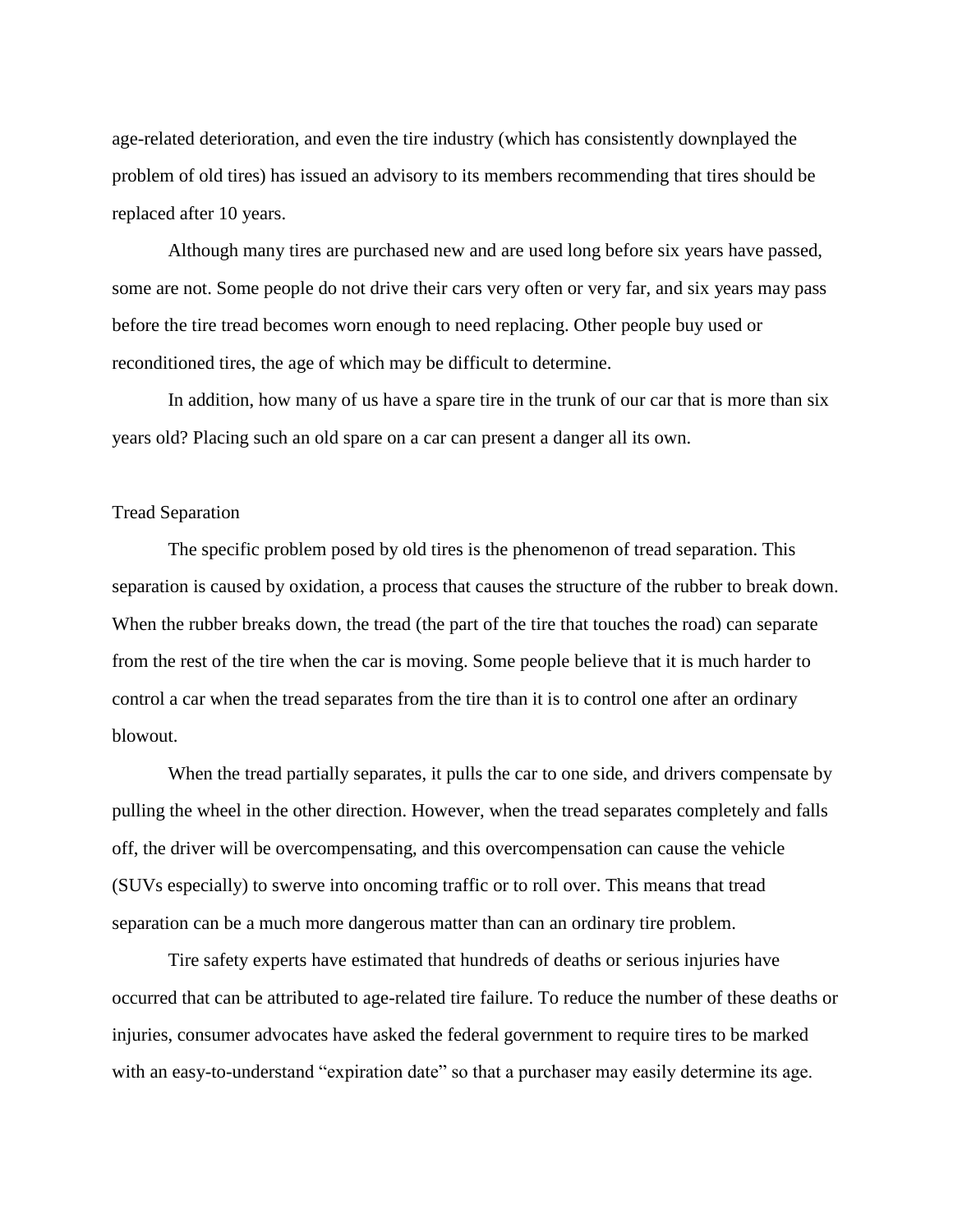Calculate the Age of Your Tires

The government is considering this request, but, until then, consumers can check the 10 or 11-digit DOT identification number on their tires. The last 3 or 4 digits of this number show a tire's age: The first 2 give the week it was made  $(03 =$  the 3rd week of the year;  $51 =$  the 51st week of the year), and the last 2 digits (or just the last digit for tires made in 1999 or earlier) show the year  $(03 = 2003)$ , so a tire marked "1104" would have been made in the 11th week of 2004, and currently would be about 2-1/2 years old.

The moral of the story is to make sure that you replace your tires, including spares, regularly and not use a tire that you know is old, even if it does not appear to be worn. However, if you or someone you know has been the victim of an age-related tire failure, you may have a products liability claim against the tire's manufacturer, seller, or even the car company that used the tires on its vehicles. Each case depends on its facts, and, because such cases are so complex and require the testimony of so many experts, it is best to have a lawyer help you determine whether you have a claim.

#### INSURANCE COMPANY SECRETS

When dealing with insurance companies, it is important to understand a few of their secrets so that you can get the settlement you deserve:

- Insurers make money in part by denying you benefits. They may try to discourage you from seeking medical treatment (especially from chiropractors), or they may tell you that rental car coverage is limited to a set number of days. In most cases, this is not true, and, if you are not at fault, you are entitled to have all of your reasonable damages and expenses covered.
- Insurance companies track every claim you make. When dealing with an insurance company, assume that it knows the history of every claim you have ever made, even if a claim was with a different company.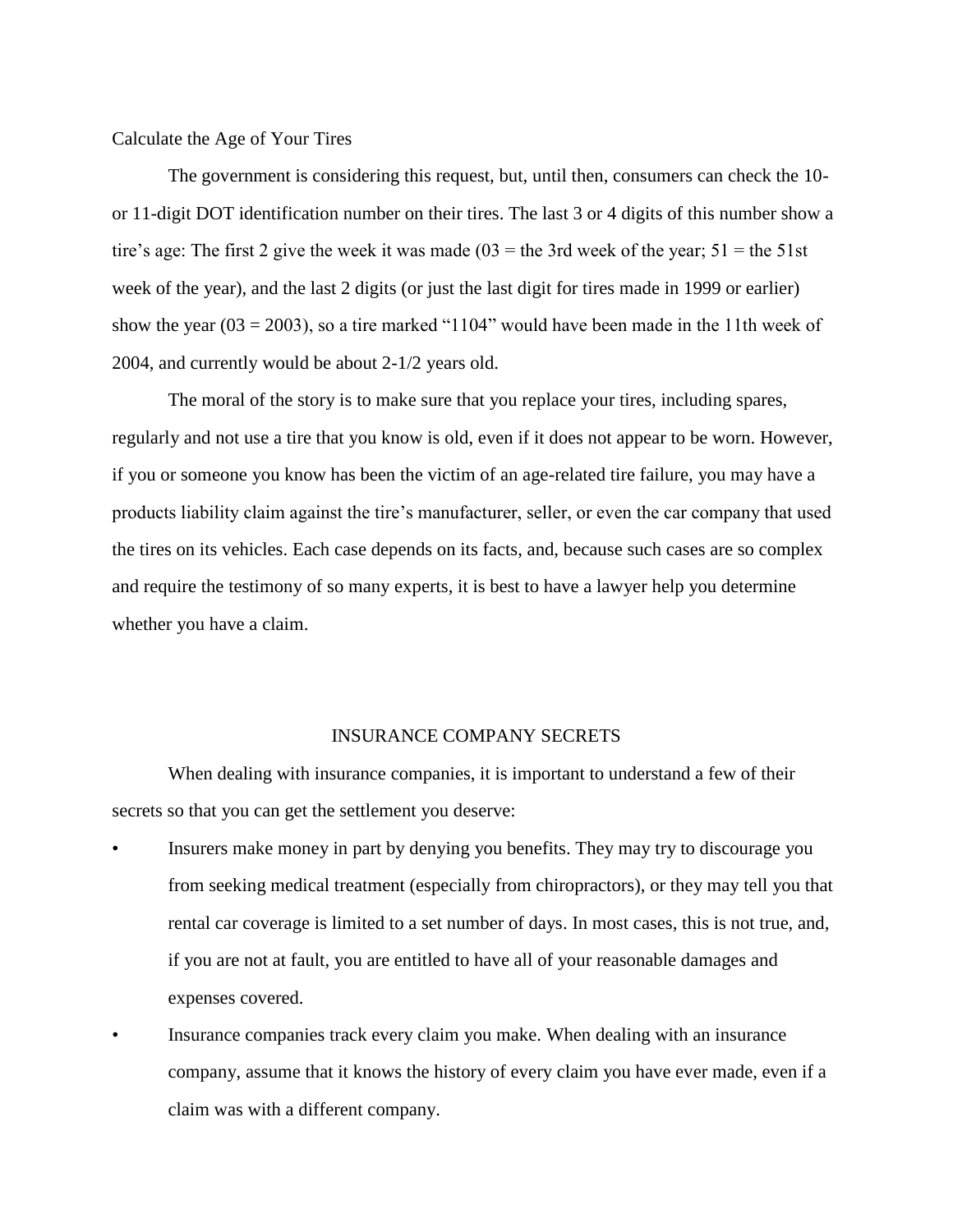• The adjustor is not your friend. Despite his protests, he is not there to help you—he is there to reduce the insurance company's payment as much as possible. You are also not required to give an adjustor a recorded statement or a medical authorization. If you feel you are not being treated fairly, it may be time to get an attorney involved.

## INSURERS PLAY HARDBALL

Month after month, you pay hundreds of dollars in insurance premiums, expecting that if you have an accident your insurer will cover the bill. Unfortunately, this expectation all too often goes unmet because insurers play hardball in accident claims.

For the past decade or more, many insurers (including Allstate and State Farm) have taken a tough stance on paying so-called "soft-tissue" claims—those claims where the injury does not show up on X-rays, such as whiplash. This stance is sometimes called the "Three Ds": Deny the claim, delay the settlement, and defend in court.

So why the tough stand? The answer is simple: MONEY. For every dollar not paid out in claims, the insurer makes another dollar in profit. The fact that its insured gets dragged into court on a relatively minor claim does not seem to bother the insurance company, nor does the fact that an injured person goes uncompensated.

Despite paying less and less in claims, premiums continue to rise. Why? Again, the insurers have done a good job of convincing people that liars and cheats who make false or inflated claims are actually costing them millions of dollars a year. This is also part of their strategy: Make the victims look as though they are trying to defraud the insurers, and make the lawyers who represent the victims look greedy.

The sad truth of the matter is that, as long as people let insurers get away with this strategy, insurers will continue to use it. The only hope is that when enough people have been treated unfairly, we won't put up with it anymore.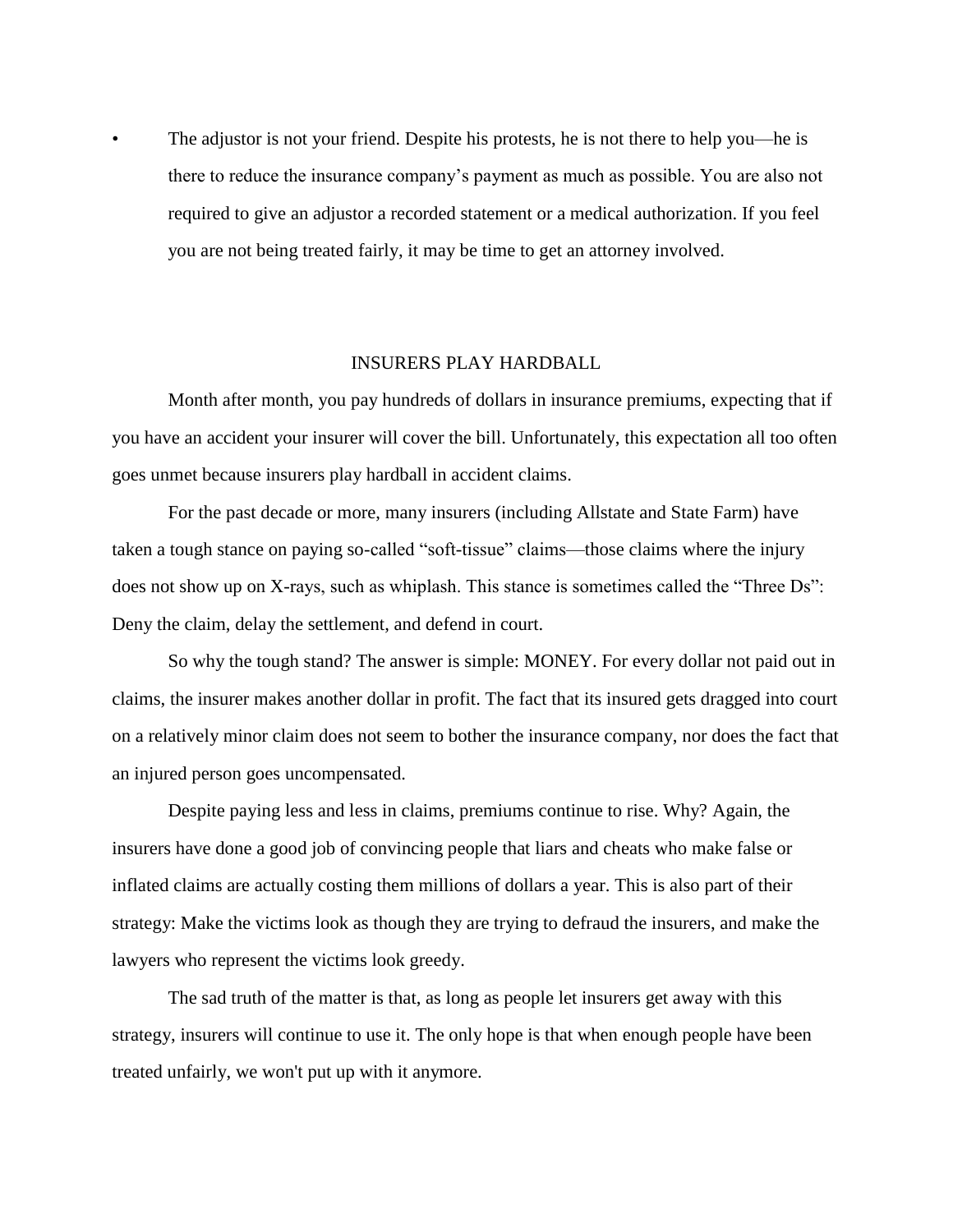## SAFETY WITH ELECTRICITY

Electricity is an irreplaceable part of our modern world. In fact, it is hard to imagine what it was like living in the days before electricity. However, it is important to remember that, as useful as it is, electricity can be dangerous. Remember these safety tips:

- 1. Do not touch electrical power lines, EVER. If working near a power line, call the electric company to have it shut off. If the power line is down, stay away.
- 2. Do not run electrical wiring under carpets or across floors, even if the wiring is covered by tape. Walking on wires will eventually result in the insulation being worn away, increasing the chances of your being shocked or of starting a fire.
- 3. Inspect your electrical cords regularly. If a cord is frayed or damaged, have it replaced.
- 4. Use grounded (three-pronged) plugs. Do not use a grounded plug in a non-grounded outlet.
- 5. Install ground fault circuit interrupters (GFCIs) on outlets that are near water, such as those in the kitchen and bathroom.
- 6. Do not pull on electrical cords, and do not carry corded appliances and power tools around by their cords.
- 7. When in doubt, leave electrical work to a qualified electrician. When working with electricity, you may get only one mistake, and, since that mistake can kill, you will not learn much.

## HOME LOANS AND PREDATORY LENDERS

We shop around for the best deals on the food we eat, the clothes we wear, and the cars we drive. So why do many people not shop around for the best deal on the largest expense they will ever incur—their mortgage? The answer is that many people are taken in by the high-pressure tactics of predatory lenders.

Who are predatory lenders? They are lenders more concerned about making a buck than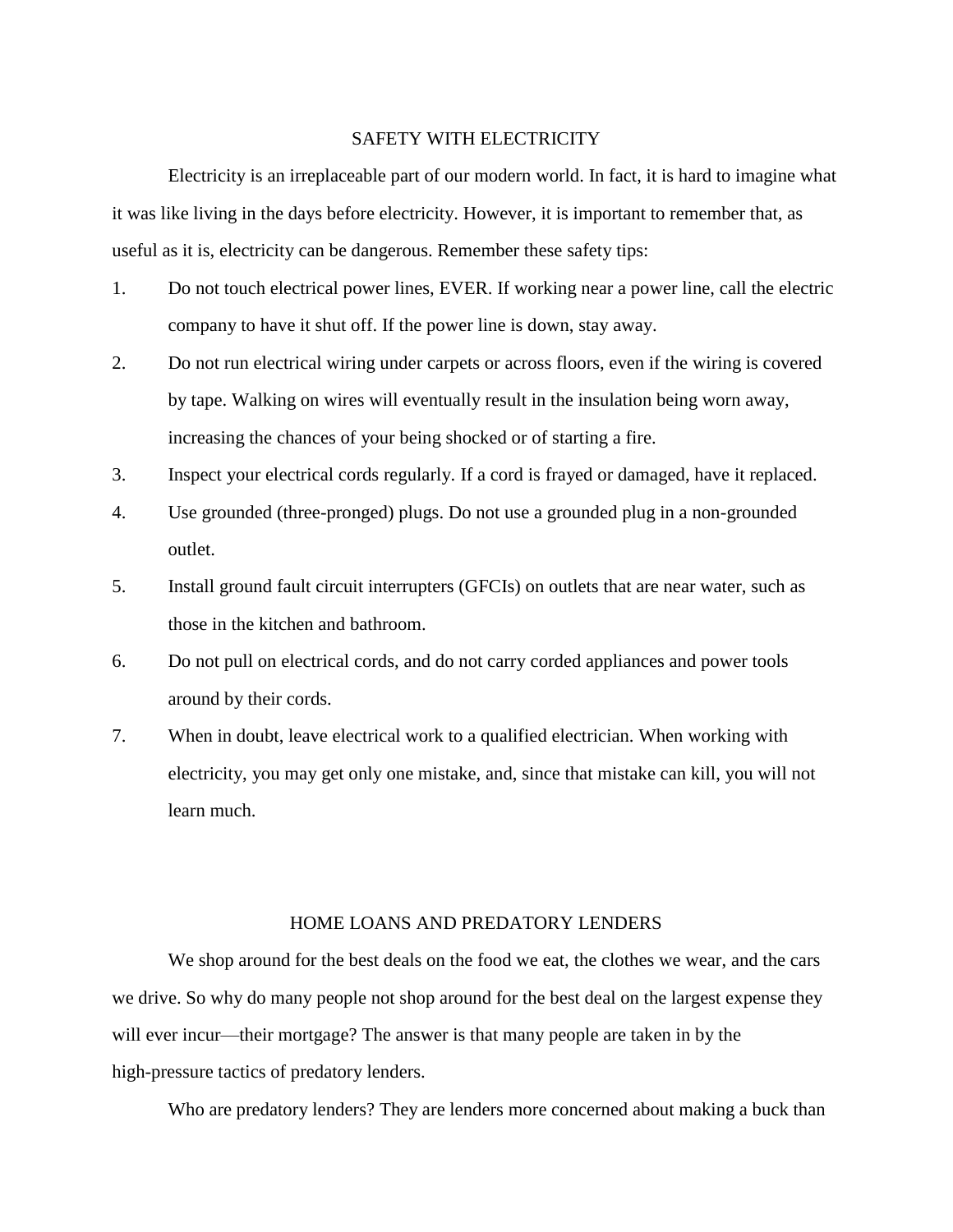finding the right mortgage for you. Their lack of concern for the welfare of borrowers can cause all kinds of harm:

- They convince people to buy more home than they can afford through the use of pressure tactics and "teaser" rates;
- They sell properties for more than they are worth by using false appraisals; and
- They charge exorbitant rates for services that they do not provide or that are not necessary.

Because they target the very old, the very young, and those with less-than-perfect credit, predatory lenders can often convince people that they should not bother to shop around, and they lie to people about the process and about the loans they will receive. Often, the borrower discovers that he has paid too much for what he got or that he cannot afford the loan that was made, and he loses the house through foreclosure.

So what can you do to protect yourself? Much of it is common sense. Shop around for a loan, just as you would shop around for anything else. Ask for recommendations from professionals who do not work for the lender, such as your real estate agent. Remember, once the loan is made, it is your responsibility to pay it back in full, and anyone who tells you otherwise is not telling you the truth. Understand everything that you are asked to sign—if you need to, take a document home and look at it first. And remember: If it sounds too good to be true, it probably is.

## DANGEROUS DRUGS: TRASYLOL

Trasylol is the only FDA-approved drug for the prevention of blood loss during heart surgery. By boosting the body's ability to stop bleeding, it can help reduce the need for blood transfusions. Unfortunately, it can also have dangerous side effects, including kidney failure, heart failure, and stroke.

A recent study shows that Trasylol may double the risk of kidney damage, as well as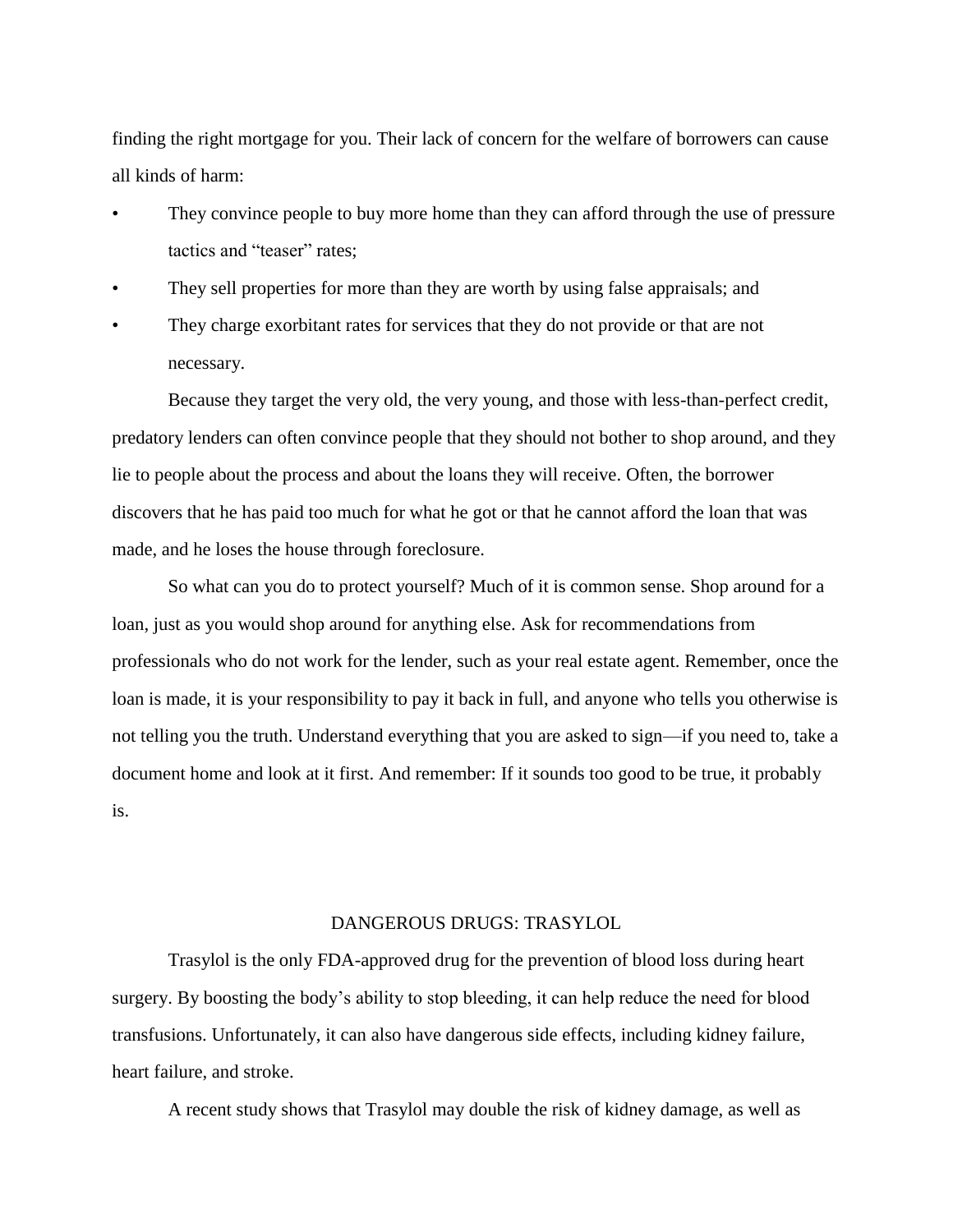increase the risk of heart attack by nearly 50%.

The FDA recently issued a Public Health Advisory urging physicians who use Trasylol to carefully monitor patients for the occurrence of toxicity to the kidneys, heart, and central nervous system. The FDA also revised the labeling requirements to strengthen safety warnings and limit usage of the drug to specific situations.

If you have suffered kidney failure or heart problems following heart surgery, you may have been treated with Trasylol and you may be entitled to compensation for your injuries. Contact our firm to discuss your case.

### REPORT ELDER ABUSE

It is a sad fact, but, with the increase in the population of the elderly, there is an increasing number of cases of elder abuse. Whether the abuse takes the form of a pattern of physical violence or just neglect, the problem is a growing one.

In order to combat elder abuse, Texas law requires that anyone who believes that an elderly or disabled person has been abused or neglected is required to report their suspicions to the Texas Department of Human Services or to local law enforcement agencies. Failure to do so can result in the person who failed to report the suspected abuse being charged with a misdemeanor.

Failure to report abuse has been made a crime because the elderly or disabled individual is often entirely dependent on his or her caregiver and may be unwilling, or even unable, to report abuse on his or her own. Symptoms of abuse or neglect range from the obvious (such as reports of abuse or assault, frequent or unexplained injuries, or a lack of sufficient food) to the more subtle (such as passive or emotionless behavior, fear of being alone with a caretaker, and being left unattended for extended periods of time).

Reports of suspected abuse may be made orally or in writing, and should include the name and address of the person being abused, the name and address of the person or facility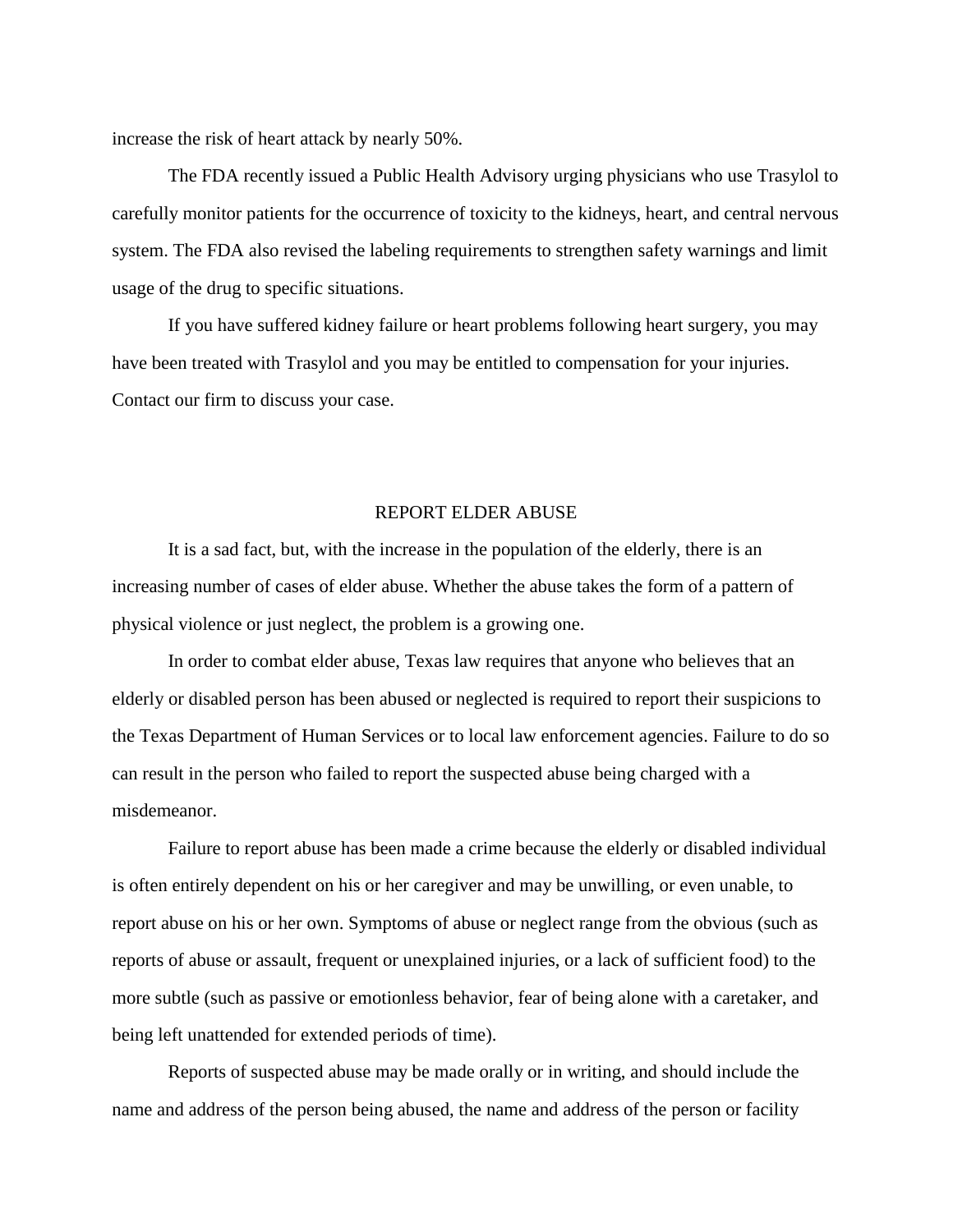responsible for the abuse, information about the abuse that is suspected, and any other relevant information. Abuse may be reported toll-free at 1-800-458-9858 (the Texas Department of Human Services) or 1-800-252-2400 (the Texas Department of Protective and Regulatory Services) or to local law enforcement agencies.

### FINGERPRINT YOUR CHILD

A staple of every cop show, the use of fingerprints or DNA evidence to catch criminals is well known. But did you know that there is a move afoot to gather the same information from America's children?

The availability of photographs, fingerprints, and DNA samples can make all the difference in cases where a child has been lost or even kidnapped. To ensure that this information is readily available, the National Child Identification Program has created an ID kit that allows parents to take their own child's fingerprints and even collect their DNA by means of a mouth swab. These kits are available for a small fee from the National Child Identification Program's website (www.childidprogram.com) or though distributions being made by the American Football Coaches Association throughout the country.

Don't wait until it's too late to collect this valuable information.

#### CASE BY CASE

As more and more Americans are categorized as obese, many are choosing to undergo gastric bypass surgery, which is intended to help them lose weight by surgically reducing the size of the stomach. Although this surgery is becoming more common, there are serious concerns about the safety of the procedure. Recently, a Texas jury was faced with just such a case, and it returned a large verdict for the victim.

In this case, a woman who weighed over 400 pounds wanted the surgery so that she could